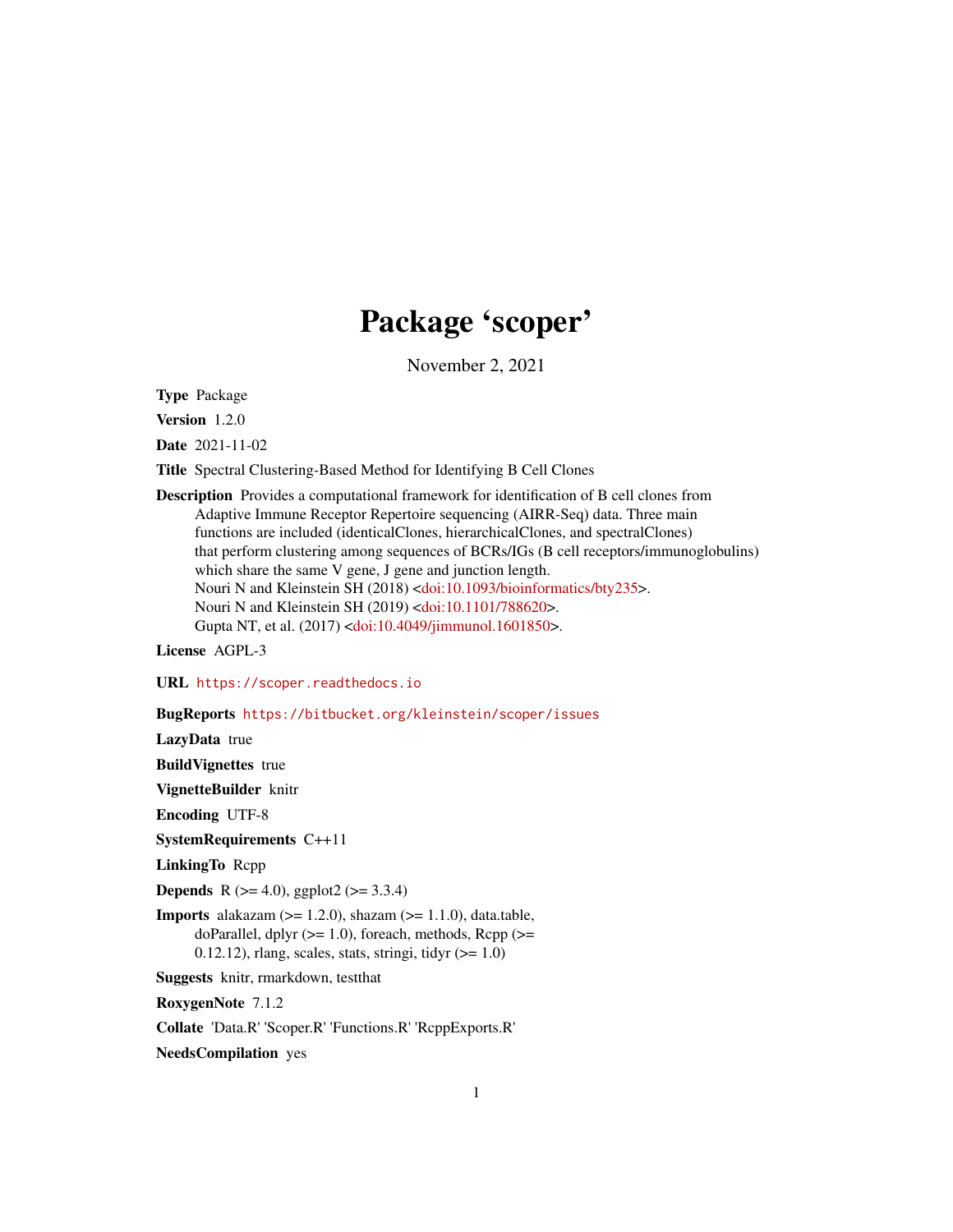#### <span id="page-1-0"></span>2 ExampleDb

Author Nima Nouri [aut], Edel Aron [ctb], Jason Vander Heiden [aut, cre], Steven Kleinstein [aut, cph]

Maintainer Jason Vander Heiden <jason.vanderheiden@gmail.com>

Repository CRAN

Date/Publication 2021-11-02 21:30:02 UTC

## R topics documented:

| Index | 15 |
|-------|----|
|       |    |
|       |    |
|       |    |
|       |    |
|       |    |
|       |    |

ExampleDb *Example database*

#### **Description**

A small example database subset from Laserson and Vigneault et al, 2014.

#### Usage

ExampleDb

#### Format

A data.frame with the following columns:

- sequence\_id: Sequence identifier
- sequence\_alignment: IMGT-gapped observed sequence.
- germline\_alignment: IMGT-gapped germline sequence.
- germline\_alignment\_d\_mask: IMGT-gapped germline sequence with N, P and D regions masked.
- v\_call: V region allele assignments.
- v\_call\_genotyped: TIgGER corrected V region allele assignment.
- d\_call: D region allele assignments.
- j\_call: J region allele assignments.
- junction: Junction region sequence.
- junction\_length: Length of the junction region in nucleotides.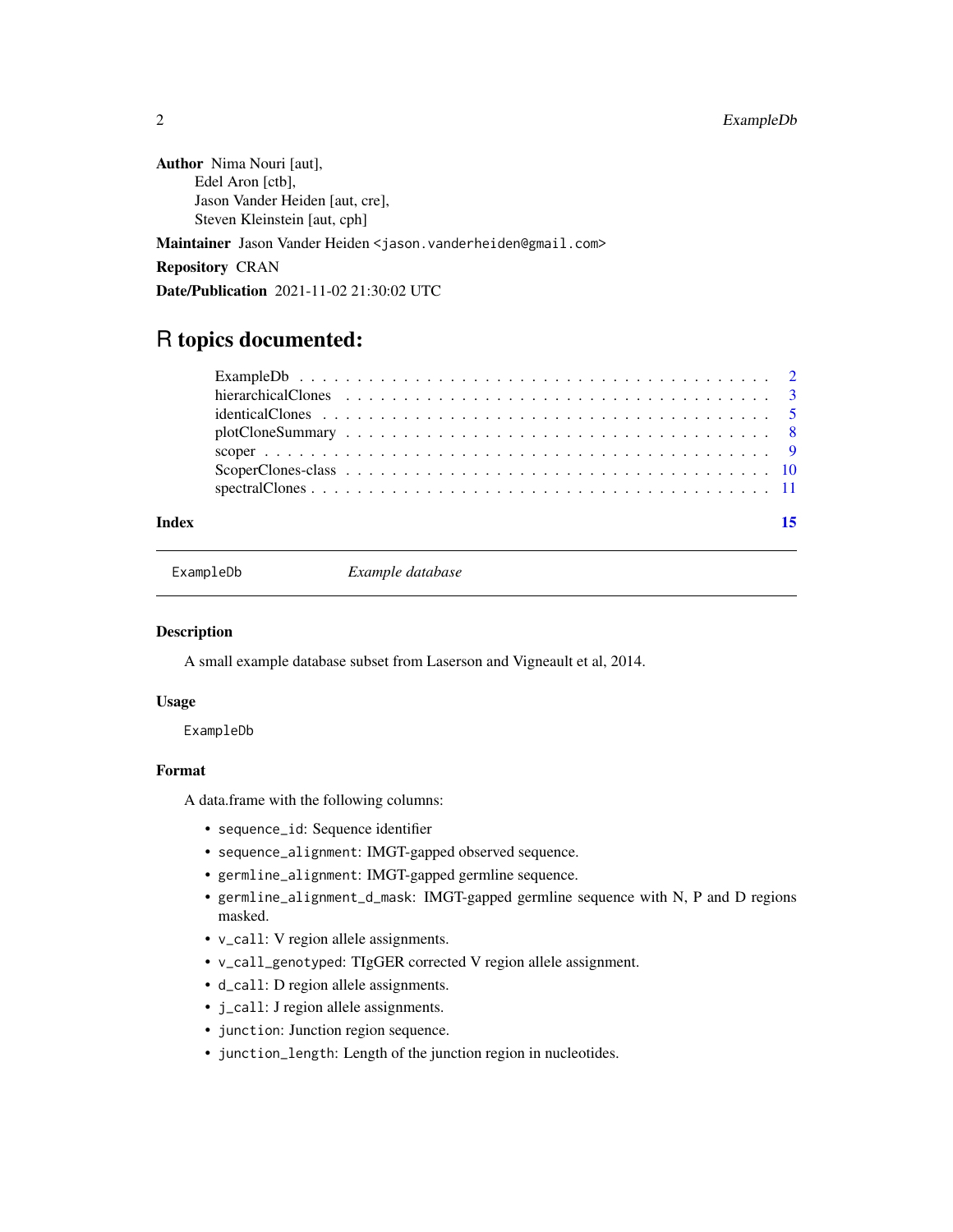#### <span id="page-2-0"></span>References

1. Laserson U and Vigneault F, et al. High-resolution antibody dynamics of vaccine-induced immune responses. Proc Natl Acad Sci USA. 2014 111:4928-33.

<span id="page-2-1"></span>hierarchicalClones *Hierarchical clustering method for clonal partitioning*

#### Description

hierarchicalClones provides a hierarchical agglomerative clustering approach to infer clonal relationships in high-throughput Adaptive Immune Receptor Repertoire sequencing (AIRR-seq) data. This approach clusters B or T cell receptor sequences based on junction region sequence similarity within partitions that share the same V gene, J gene, and junction length, allowing for ambiguous V or J gene annotations.

#### Usage

```
hierarchicalClones(
  db,
  threshold,
  method = c("nt", "aa"),
  linkage = c("single", "average", "complete"),
  normalize = c("len", "none"),
  junction = "junction",
  v_{cal} = "v_{cal}!",
  j_{call} = "j_{call}",
  clone = "clone_id",
  fields = NULL,
  cell_id = NULL,locus = "locus",
  only\_heavy = TRUE,
  split_light = TRUE,
  first = FALSE,
  cdr3 = FALSE,mod3 = FALSE,max_n = 0,
  nproc = 1,verbose = FALSE,
  log = NULL,summarize_clones = TRUE
\lambda
```

| db        | data. frame containing sequence data.                                          |
|-----------|--------------------------------------------------------------------------------|
| threshold | numeric scalar where the tree should be cut (the distance threshold for clonal |
|           | grouping).                                                                     |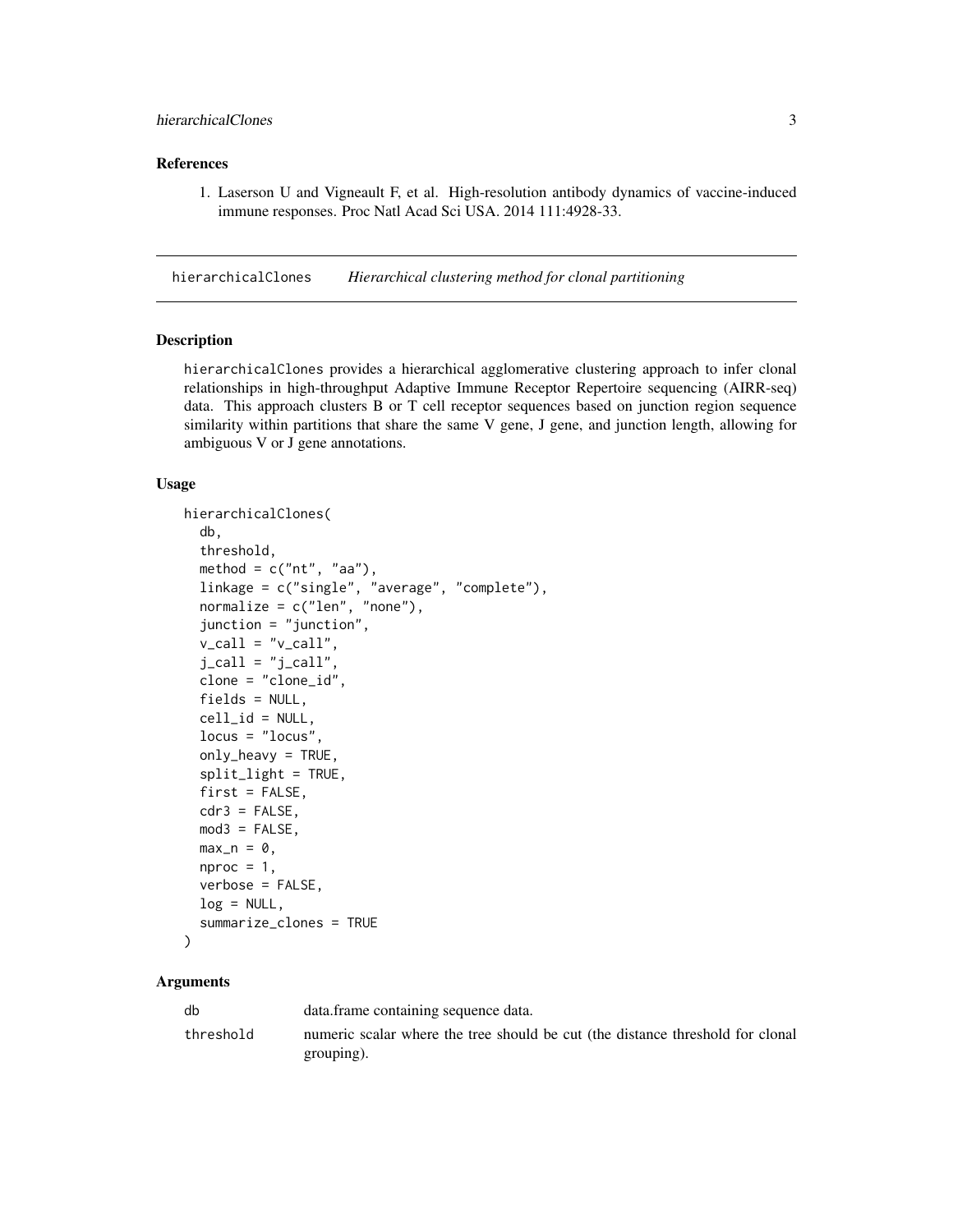<span id="page-3-0"></span>

| method              | one of the "nt" for nucleotide based clustering or "aa" for amino acid based<br>clustering.                                                                                                                                                                                                                                                |
|---------------------|--------------------------------------------------------------------------------------------------------------------------------------------------------------------------------------------------------------------------------------------------------------------------------------------------------------------------------------------|
| linkage             | available linkage are "single", "average", and "complete".                                                                                                                                                                                                                                                                                 |
| normalize           | method of normalization. The default is "len", which divides the distance by<br>the length of the sequence group. If "none" then no normalization if performed.                                                                                                                                                                            |
| junction            | character name of the column containing junction sequences. Also used to de-<br>termine sequence length for grouping.                                                                                                                                                                                                                      |
| $v_{cal}1$          | name of the column containing the V-segment allele calls.                                                                                                                                                                                                                                                                                  |
| $j$ <sub>call</sub> | name of the column containing the J-segment allele calls.                                                                                                                                                                                                                                                                                  |
| clone               | output column name containing the clonal cluster identifiers.                                                                                                                                                                                                                                                                              |
| fields              | character vector of additional columns to use for grouping. Sequences with<br>disjoint values in the specified fields will be classified as separate clones.                                                                                                                                                                               |
| cell_id             | name of the column containing cell identifiers or barcodes. If specified, group-<br>ing will be performed in single-cell mode with the behavior governed by the<br>locus and only_heavy arguments. If set to NULL then the bulk sequencing data<br>is assumed.                                                                             |
| locus               | name of the column containing locus information. Only applicable to single-cell<br>data. Ignored if cell_id=NULL.                                                                                                                                                                                                                          |
| only_heavy          | use only the IGH (BCR) or TRB/TRD (TCR) sequences for grouping. Only<br>applicable to single-cell data. Ignored if cell_id=NULL.                                                                                                                                                                                                           |
| split_light         | split clones by light chains. Ignored if cell_id=NULL.                                                                                                                                                                                                                                                                                     |
| first               | specifies how to handle multiple $V(D)J$ assignments for initial grouping. If TRUE<br>only the first call of the gene assignments is used. If FALSE the union of ambigu-<br>ous gene assignments is used to group all sequences with any overlapping gene<br>calls.                                                                        |
| cdr3                | if TRUE removes 3 nucleotides from both ends of "junction" prior to clustering<br>(converts IMGT junction to CDR3 region). If TRUE this will also remove records<br>with a junction length less than 7 nucleotides.                                                                                                                        |
| mod3                | if TRUE removes records with a junction length that is not divisible by 3 in<br>nucleotide space.                                                                                                                                                                                                                                          |
| $max_n$             | The maximum number of degenerate characters to permit in the junction se-<br>quence before excluding the record from clonal assignment. Note, with linkage="single"<br>non-informative positions can create artifactual links between unrelated sequences.<br>Use with caution. Default is set to be zero. Set it as "NULL" for no action. |
| nproc               | number of cores to distribute the function over.                                                                                                                                                                                                                                                                                           |
| verbose             | if TRUE prints out a summary of each step cloning process. if FALSE (default)<br>process cloning silently.                                                                                                                                                                                                                                 |
| log                 | output path and filename to save the verbose log. The input file directory is<br>used if path is not specified. The default is NULL for no action.                                                                                                                                                                                         |
| summarize_clones    |                                                                                                                                                                                                                                                                                                                                            |
|                     | if TRUE performs a series of analysis to assess the clonal landscape and returns<br>a ScoperClones object. If FALSE then a modified input db is returned. When<br>grouping by fields, summarize_clones should be FALSE.                                                                                                                    |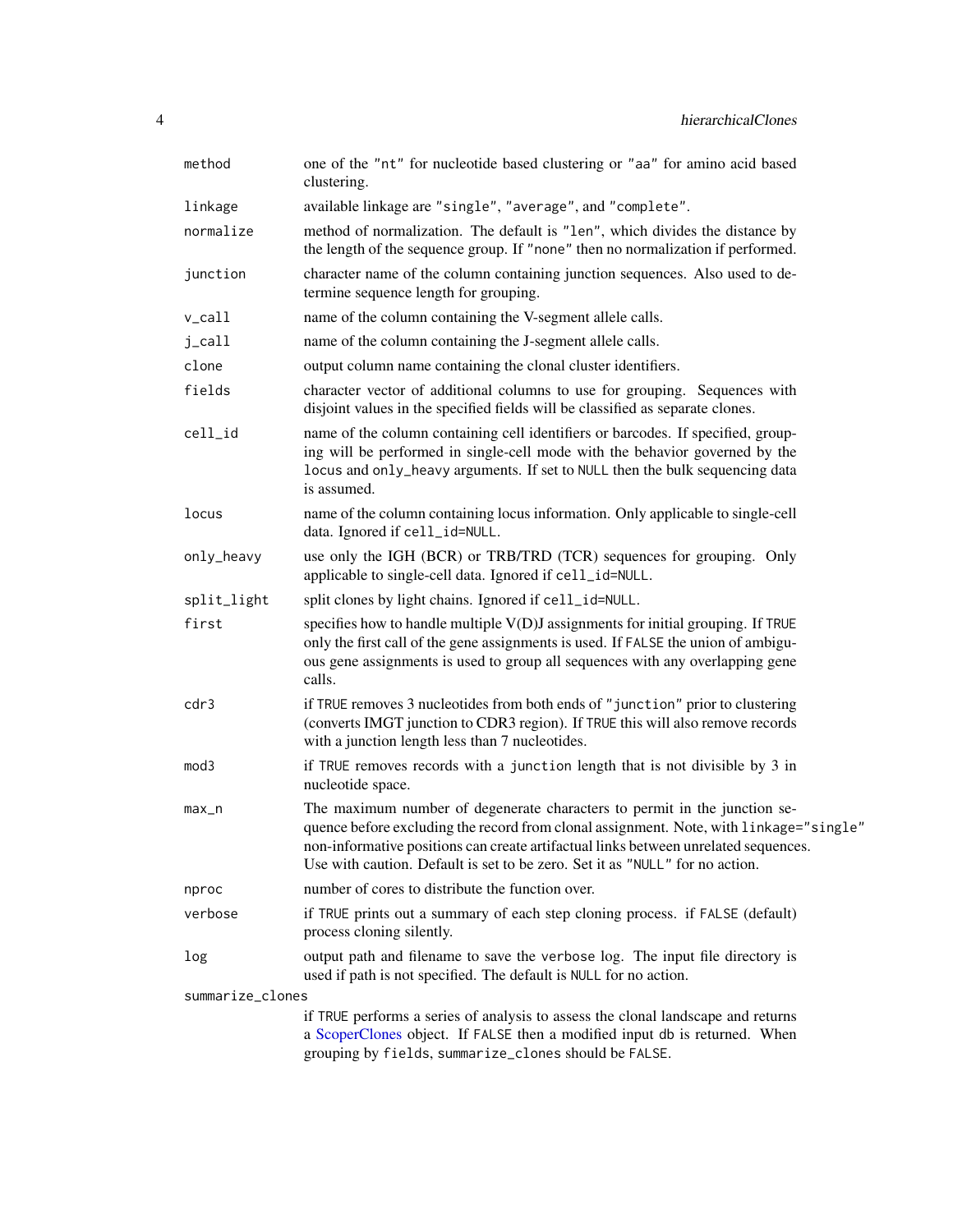#### <span id="page-4-0"></span>identicalClones 5

#### Value

If summarize\_clones=TRUE (default) a [ScoperClones](#page-9-1) object is returned that includes the clonal assignment summary information and a modified input db in the db slot that contains clonal identifiers in the specified clone column. If summarize\_clones=FALSE modified data. frame is returned with clone identifiers in the specified clone column.

#### Single-cell data

To invoke single-cell mode the cell\_id argument must be specified and the locus column must be correct. Otherwise, clustering will be performed with bulk sequencing assumptions, using all input sequences regardless of the values in the locus column.

Values in the locus column must be one of c("IGH", "IGI", "IGK", "IGL") for BCR or c("TRA", "TRB", "TRD", "TRG") for TCR sequences. Otherwise, the operation will exit and return an error message.

Under single-cell mode with paired-chain sequences, there is a choice of whether grouping should be done by (a) using IGH (BCR) or TRB/TRD (TCR) sequences only or (b) using IGH plus IGK/IGL (BCR) or TRB/TRD plus TRA/TRG (TCR) sequences. This is governed by the only\_heavy argument. There is also choice as to whether inferred clones should be split by the light/short chain (IGK, IGL, TRA, TRG) following heavy/long chain clustering, which is governed by the split\_light argument.

In single-cell mode, clonal clustering will not be performed on data where cells are assigned multiple heavy/long chain sequences (IGH, TRB, TRD). If observed, the operation will exit and return an error message. Cells that lack a heavy/long chain sequence (i.e., cells with light/short chains only) will be assigned a clone\_id of NA.

#### See Also

See [plotCloneSummary](#page-7-1) for plotting summary results. See [groupGenes](#page-0-0)for more details about grouping requirements.

#### Examples

```
# Find clonal groups
results <- hierarchicalClones(ExampleDb, threshold=0.15)
# Retrieve modified input data with clonal clustering identifiers
df <- as.data.frame(results)
# Plot clonal summaries
plot(results, binwidth=0.02)
```
<span id="page-4-1"></span>identicalClones *Sequence identity method for clonal partitioning*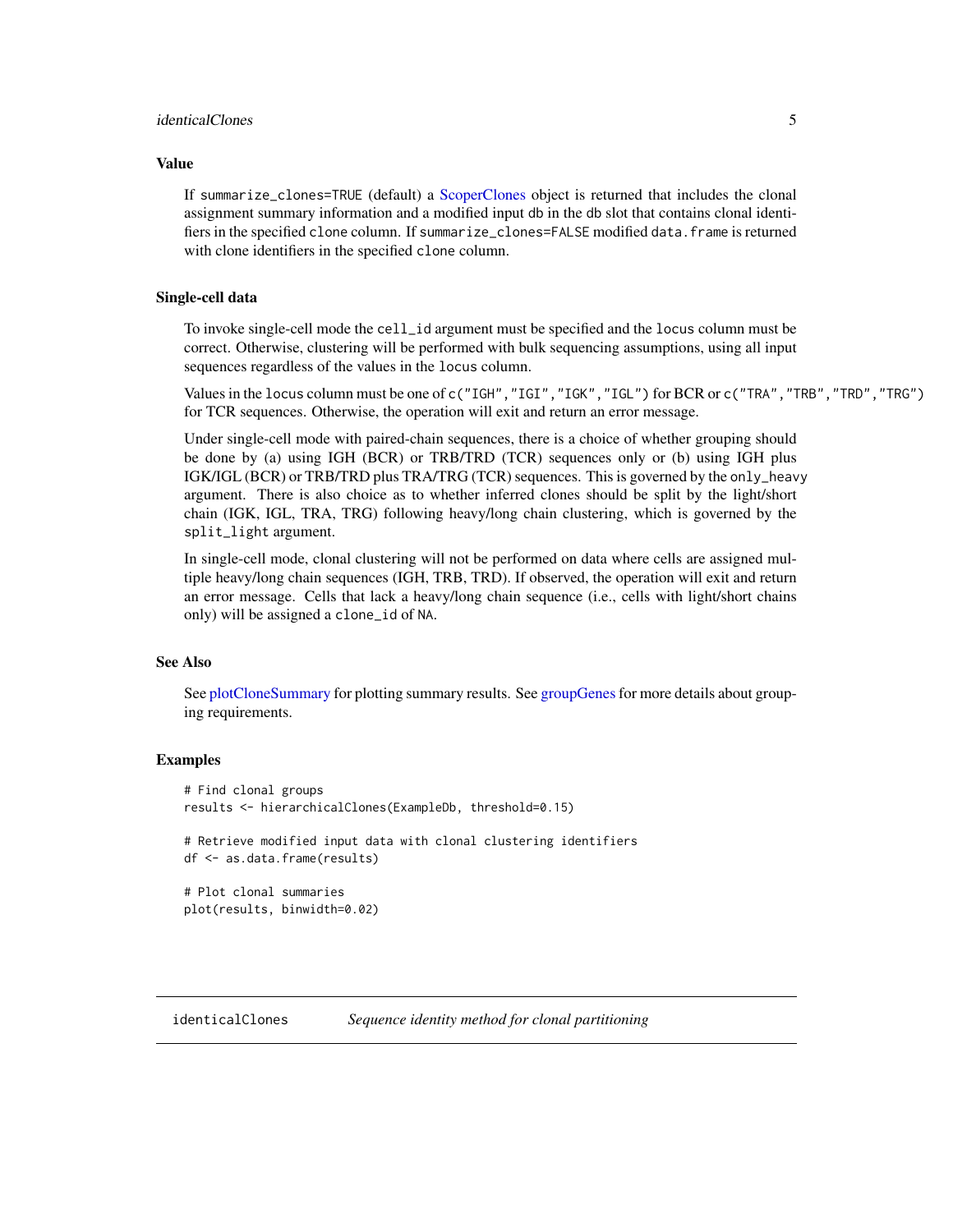#### Description

identicalClones provides a simple sequence identity based partitioning approach for inferring clonal relationships in high-throughput Adaptive Immune Receptor Repertoire sequencing (AIRRseq) data. This approach partitions B or T cell receptor sequences into clonal groups based on junction region sequence identity within partitions that share the same V gene, J gene, and junction length, allowing for ambiguous V or J gene annotations.

#### Usage

```
identicalClones(
  db,
 method = c("nt", "aa"),
  junction = "junction",
 v_{call} = "v_{call}",
  j<sub>call</sub> = "j<sub>call</sub>",
 clone = "clone_id",
  fields = NULL,
  cell_id = NULL,locus = "locus",
  only_heavy = TRUE,
  split_light = TRUE,
  first = FALSE,
 cdr3 = FALSE,mod3 = FALSE,max_n = 0,
 nproc = 1,verbose = FALSE,
  log = NULL,summarize_clones = TRUE
)
```

| db       | data. frame containing sequence data.                                                                                                                                                                                                                          |
|----------|----------------------------------------------------------------------------------------------------------------------------------------------------------------------------------------------------------------------------------------------------------------|
| method   | one of the "nt" for nucleotide based clustering or "aa" for amino acid based<br>clustering.                                                                                                                                                                    |
| junction | character name of the column containing junction sequences. Also used to de-<br>termine sequence length for grouping.                                                                                                                                          |
| v_call   | name of the column containing the V-segment allele calls.                                                                                                                                                                                                      |
| j_call   | name of the column containing the J-segment allele calls.                                                                                                                                                                                                      |
| clone    | output column name containing the clonal cluster identifiers.                                                                                                                                                                                                  |
| fields   | character vector of additional columns to use for grouping. Sequences with<br>disjoint values in the specified fields will be classified as separate clones.                                                                                                   |
| cell_id  | name of the column containing cell identifiers or barcodes. If specified, group-<br>ing will be performed in single-cell mode with the behavior governed by the<br>locus and only_heavy arguments. If set to NULL then the bulk sequencing data<br>is assumed. |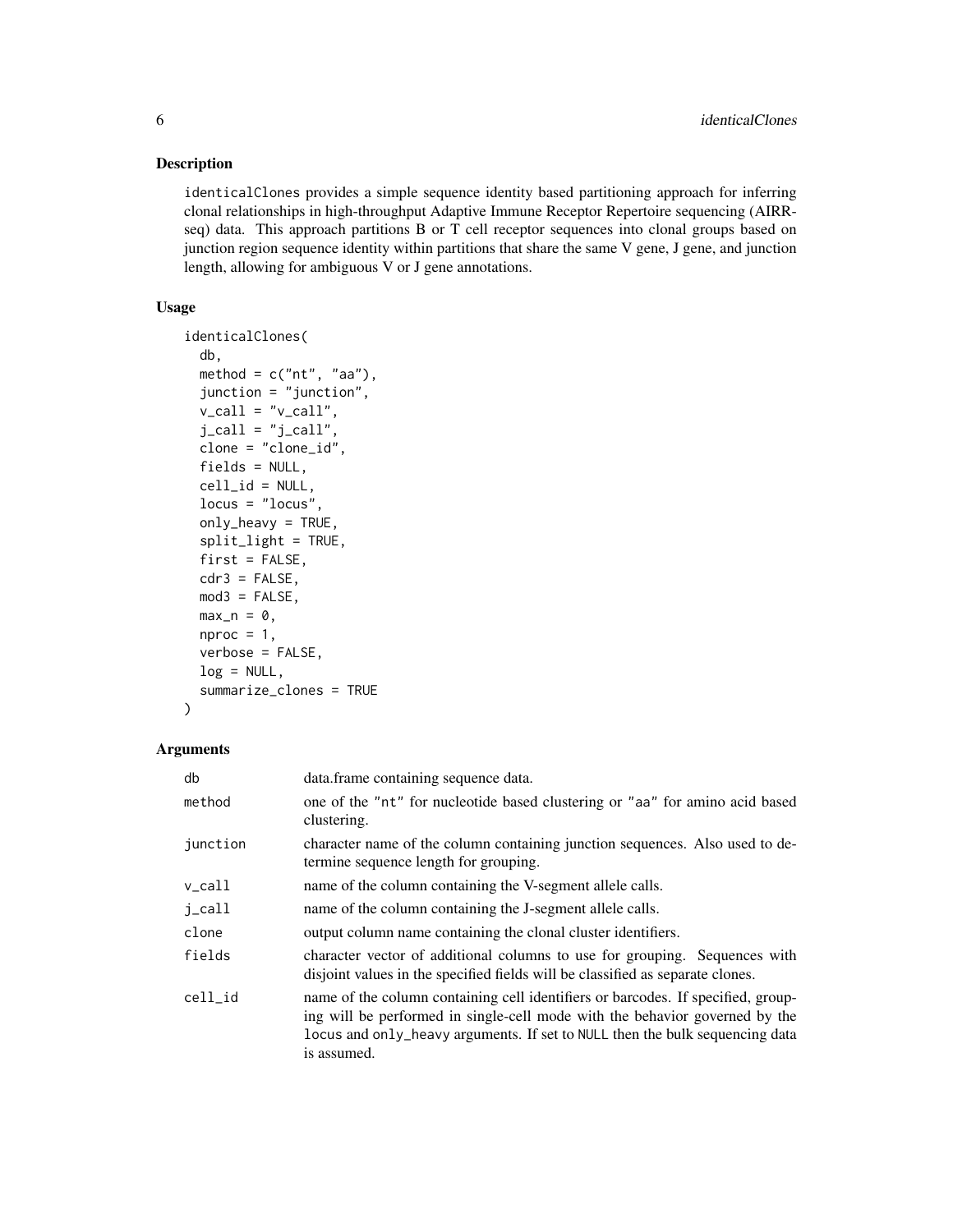<span id="page-6-0"></span>

| locus            | name of the column containing locus information. Only applicable to single-cell<br>data. Ignored if cell_id=NULL.                                                                                                                                                   |
|------------------|---------------------------------------------------------------------------------------------------------------------------------------------------------------------------------------------------------------------------------------------------------------------|
| only_heavy       | use only the IGH (BCR) or TRB/TRD (TCR) sequences for grouping. Only<br>applicable to single-cell data. Ignored if cell_id=NULL.                                                                                                                                    |
| split_light      | split clones by light chains. Ignored if cell_id=NULL.                                                                                                                                                                                                              |
| first            | specifies how to handle multiple $V(D)J$ assignments for initial grouping. If TRUE<br>only the first call of the gene assignments is used. If FALSE the union of ambigu-<br>ous gene assignments is used to group all sequences with any overlapping gene<br>calls. |
| cdr3             | if TRUE removes 3 nucleotides from both ends of "junction" prior to clustering<br>(converts IMGT junction to CDR3 region). If TRUE this will also remove records<br>with a junction length less than 7 nucleotides.                                                 |
| mod3             | if TRUE removes records with a junction length that is not divisible by 3 in<br>nucleotide space.                                                                                                                                                                   |
| $max_n$          | The maximum number of degenerate characters to permit in the junction se-<br>quence before excluding the record from clonal assignment. Default is set to be<br>zero. Set it as "NULL" for no action.                                                               |
| nproc            | number of cores to distribute the function over.                                                                                                                                                                                                                    |
| verbose          | if TRUE prints out a summary of each step cloning process. if FALSE (default)<br>process cloning silently.                                                                                                                                                          |
| log              | output path and filename to save the verbose log. The input file directory is<br>used if path is not specified. The default is NULL for no action.                                                                                                                  |
| summarize_clones |                                                                                                                                                                                                                                                                     |
|                  | if TRUE performs a series of analysis to assess the clonal landscape and returns<br>a ScoperClones object. If FALSE then a modified input db is returned. When<br>grouping by fields, summarize_clones should be FALSE.                                             |

#### Value

If summarize\_clones=TRUE (default) a [ScoperClones](#page-9-1) object is returned that includes the clonal assignment summary information and a modified input db in the db slot that contains clonal identifiers in the specified clone column. If summarize\_clones=FALSE modified data. frame is returned with clone identifiers in the specified clone column.

#### Single-cell data

To invoke single-cell mode the cell\_id argument must be specified and the locus column must be correct. Otherwise, clustering will be performed with bulk sequencing assumptions, using all input sequences regardless of the values in the locus column.

Values in the locus column must be one of c("IGH","IGI","IGK","IGL") for BCR or c("TRA","TRB","TRD","TRG") for TCR sequences. Otherwise, the operation will exit and return an error message.

Under single-cell mode with paired-chain sequences, there is a choice of whether grouping should be done by (a) using IGH (BCR) or TRB/TRD (TCR) sequences only or (b) using IGH plus IGK/IGL (BCR) or TRB/TRD plus TRA/TRG (TCR) sequences. This is governed by the only\_heavy argument. There is also choice as to whether inferred clones should be split by the light/short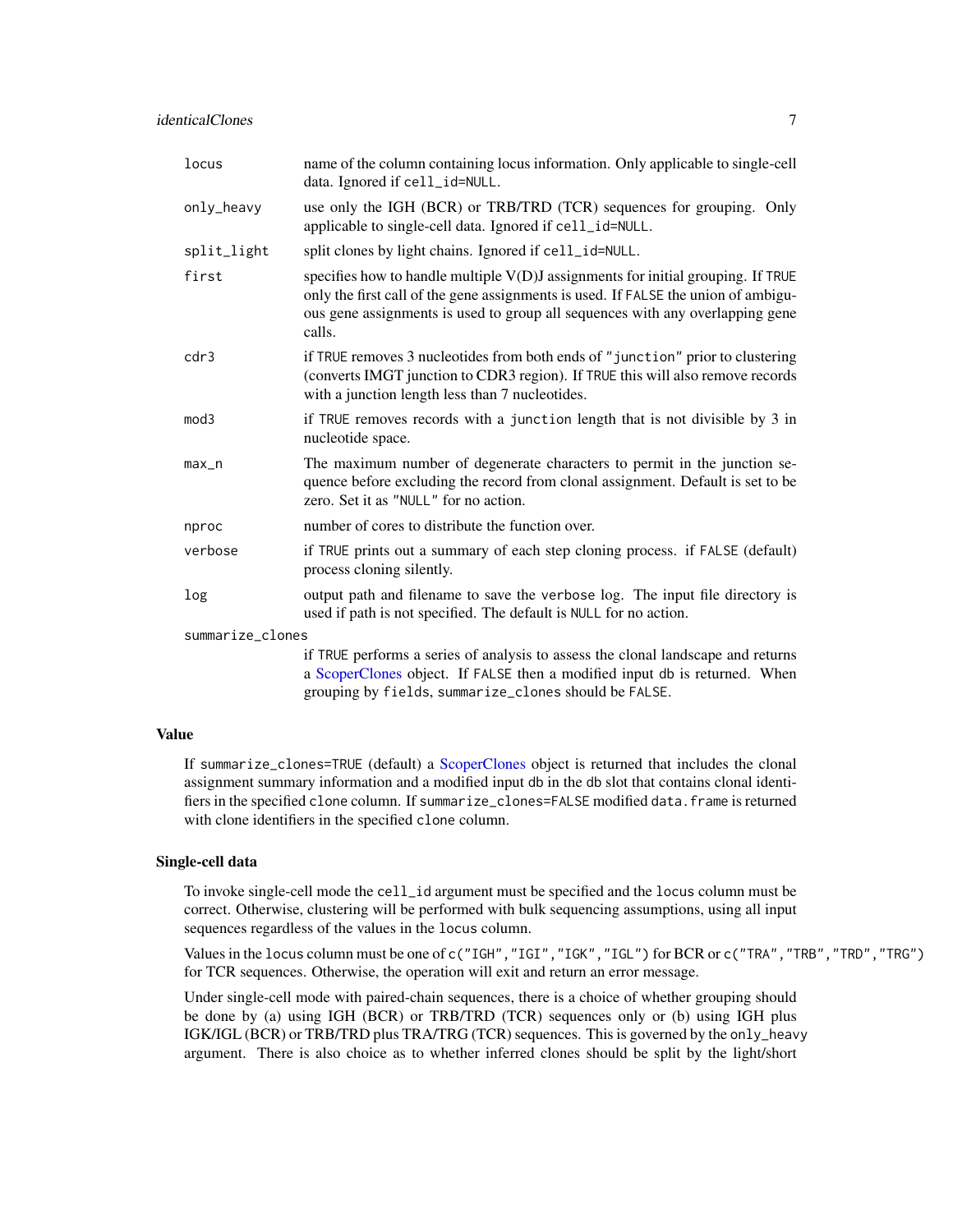<span id="page-7-0"></span>chain (IGK, IGL, TRA, TRG) following heavy/long chain clustering, which is governed by the split\_light argument.

In single-cell mode, clonal clustering will not be performed on data where cells are assigned multiple heavy/long chain sequences (IGH, TRB, TRD). If observed, the operation will exit and return an error message. Cells that lack a heavy/long chain sequence (i.e., cells with light/short chains only) will be assigned a clone\_id of NA.

#### See Also

See [plotCloneSummary](#page-7-1) for plotting summary results. See [groupGenes](#page-0-0) for more details about grouping requirements.

#### Examples

```
# Find clonal groups
results <- identicalClones(ExampleDb)
```
# Retrieve modified input data with clonal clustering identifiers df <- as.data.frame(results)

```
# Plot clonal summaries
plot(results, binwidth=0.02)
```
<span id="page-7-1"></span>plotCloneSummary *Plot clonal clustering summary*

#### Description

plotCloneSummary plots the results in a ScoperClones object returned by spectralClones, identicalClones or hierarchicalClones. Includes the minimum inter (between) and maximum intra (within) clonal distances and the calculated efective threshold.

#### Usage

```
plotCloneSummary(
  data,
  xmin = NULL,xmax = NULL,
  breaks = NULL,
  binwidth = NULL,
  title = NULL,
  size = 0.75,
  silent = FALSE,
  ...
)
```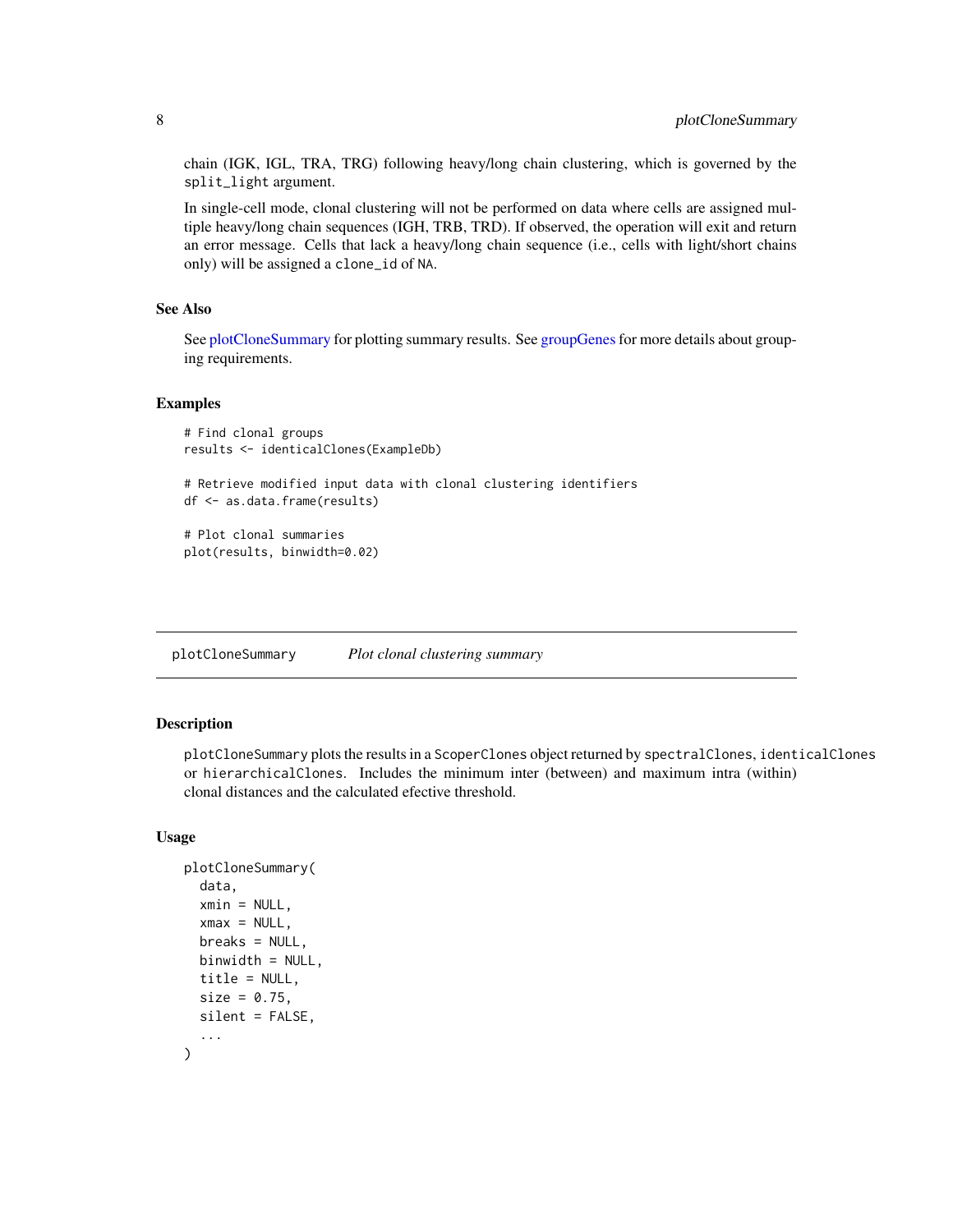#### <span id="page-8-0"></span>scoper 9 years and the set of the set of the set of the set of the set of the set of the set of the set of the

#### Arguments

| data     | ScoperClones object output by the spectralClones, identicalClones or hierarchi-<br>calClones.     |
|----------|---------------------------------------------------------------------------------------------------|
| xmin     | minimum limit for plotting the x-axis. If NULL the limit will be set automatically.               |
| xmax     | maximum limit for plotting the x-axis. If NULL the limit will be set automatically.               |
| breaks   | number of breaks to show on the x-axis. If NULL the breaks will be set automat-<br><i>ically.</i> |
| binwidth | binwidth for the histogram. If NULL the binwidth will be set automatically.                       |
| title    | string defining the plot title.                                                                   |
| size     | numeric value for lines in the plot.                                                              |
| silent   | if TRUE do not draw the plot and just return the ggplot2 object; if FALSE draw<br>the plot.       |
| $\cdots$ | additional arguments to pass to ggplot2::theme.                                                   |

#### Value

A ggplot object defining the plot.

#### See Also

See [ScoperClones](#page-9-1) for the the input object definition. See [spectralClones,](#page-10-1) [identicalClones](#page-4-1) and [hier](#page-2-1)[archicalClones](#page-2-1) for generating the input object.

#### Examples

```
# Find clones
results <- hierarchicalClones(ExampleDb, threshold=0.15)
# Plot clonal summaries
plot(results, binwidth=0.02)
```
scoper *The SCOPer package*

#### Description

scoper is a member of the Immcantation framework and provides computational approaches for the identification of B cell clones from adaptive immune receptor repertoire sequencing (AIRR-Seq) datasets. It includes methods for assigning clonal identifiers using sequence identity, hierarchical clustering, and spectral clustering.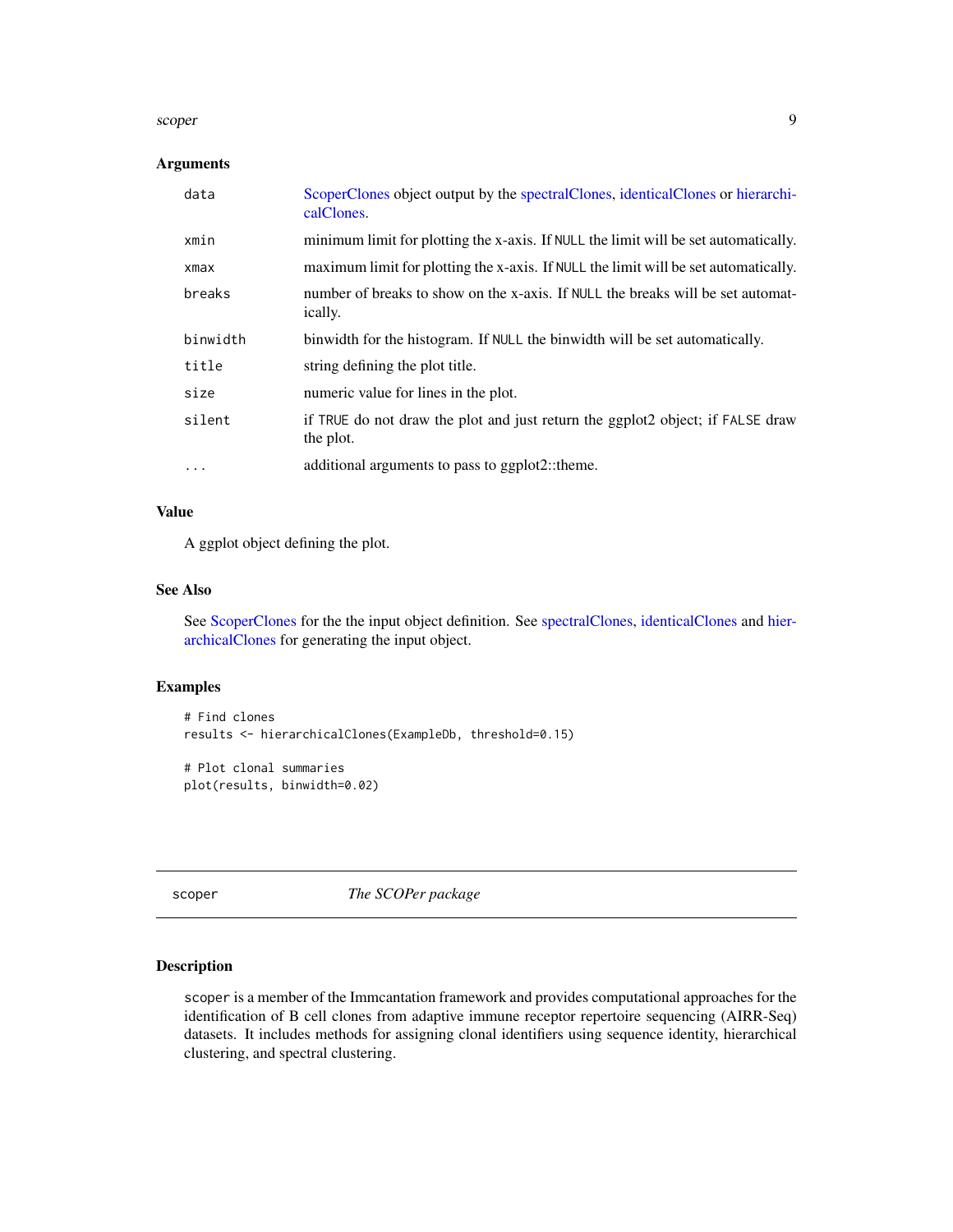#### <span id="page-9-0"></span>Clonal clustering

- [identicalClones:](#page-4-1) Clonal assignment using sequence identity partitioning.
- [hierarchicalClones:](#page-2-1) Hierarchical clustering approach to clonal assignment.
- [spectralClones:](#page-10-1) Spectral clustering approach to clonal assignment.

#### Visualization

• [plotCloneSummary:](#page-7-1) Visualize inter- and intra-clone distances.

#### References

- 1. Nouri N and Kleinstein SH (2018). A spectral clustering-based method for identifying clones from high-throughput B cell repertoire sequencing data. Bioinformatics, 34(13):i341-i349.
- 2. Nouri N and Kleinstein SH (2019). Somatic hypermutation analysis for improved identification of B cell clonal families from next-generation sequencing data. bioRxiv, 10.1101/788620.
- 3. Gupta NT, et al. (2017). Hierarchical clustering can identify B cell clones with high confidence in Ig repertoire sequencing data. The Journal of Immunology, 198(6):2489-2499.

ScoperClones-class *S4 class containing clonal assignments and summary data*

#### <span id="page-9-1"></span>Description

ScoperClones stores output from [identicalClones,](#page-4-1) [hierarchicalClones](#page-2-1) and [spectralClones](#page-10-1) functions.

#### Usage

```
## S4 method for signature 'ScoperClones'
print(x)
```
## S4 method for signature 'ScoperClones' summary(object)

## S4 method for signature 'ScoperClones,missing'  $plot(x, y, \ldots)$ 

```
## S4 method for signature 'ScoperClones'
as.data.frame(x)
```

| X            | ScoperClones object                    |
|--------------|----------------------------------------|
| object       | ScoperClones object                    |
| <sub>V</sub> | ignored.                               |
|              | arguments to pass to plotCloneSummary. |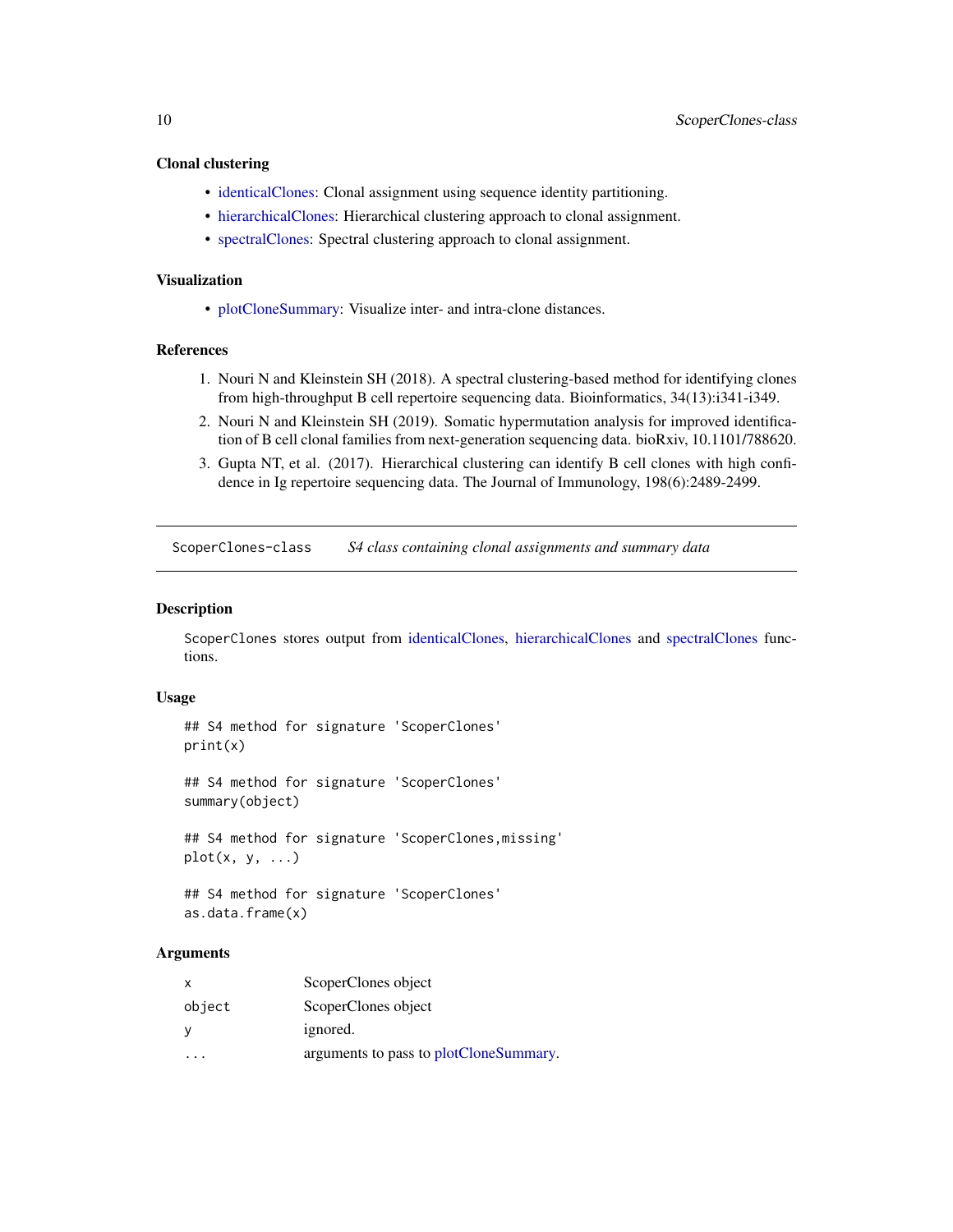#### <span id="page-10-0"></span>spectralClones 11

#### **Slots**

- db data.frame of repertoire data including with clonal identifiers in the column specified during processing.
- vjl\_groups data.frame of clonal summary, including sequence count, V gene, J gene, junction length, and clone counts.
- inter\_intra data.frame containing minimum inter (between) and maximum intra (within) clonal distances.
- eff\_threshold effective cut-off separating the inter (between) and intra (within) clonal distances.

#### See Also

[identicalClones,](#page-4-1) [hierarchicalClones](#page-2-1) and [spectralClones](#page-10-1)

<span id="page-10-1"></span>spectralClones *Spectral clustering method for clonal partitioning*

#### **Description**

spectralClones provides an unsupervised spectral clustering approach to infer clonal relationships in high-throughput Adaptive Immune Receptor Repertoire sequencing (AIRR-seq) data. This approach clusters B or T cell receptor sequences based on junction region sequence similarity and shared mutations within partitions that share the same V gene, J gene, and junction length, allowing for ambiguous V or J gene annotations.

#### Usage

```
spectralClones(
  db,
 method = c("novj", "vj"),
  germline = "germline_alignment",
  sequence = "sequence_alignment",
  junction = "junction",
  v_{cal1} = "v_{cal1}".j_{call} = "j_{call}",
  clone = "clone_id",
  fields = NULL,
  cell_id = NULL,locus = "locus",
  only\_heavy = TRUE,split_light = TRUE,
  targeting_model = NULL,len_limit = NULL,
  first = FALSE,
  cdr3 = FALSE,mod3 = FALSE,max_n = 0,
```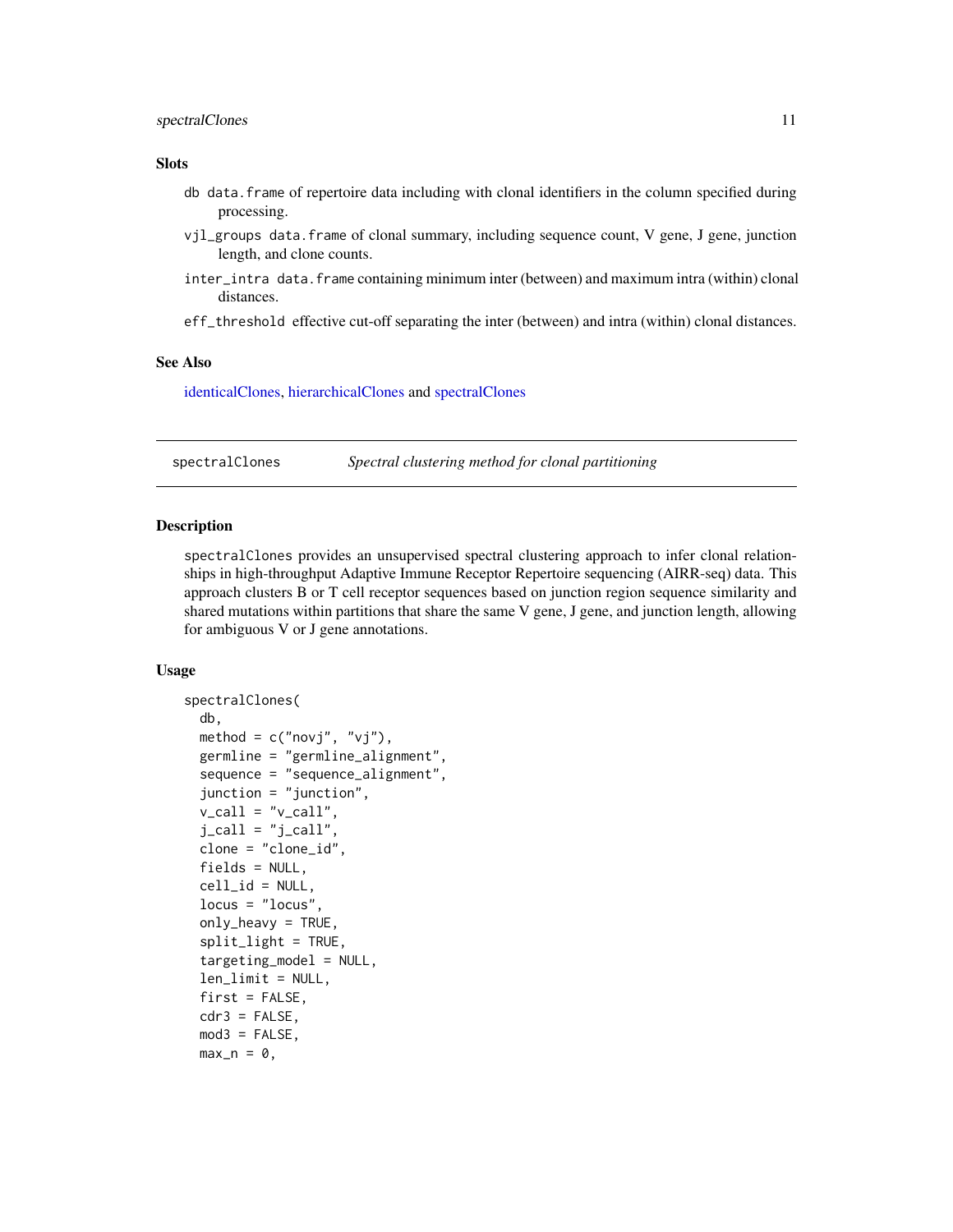```
threshold = NULL,
 base_sim = 0.95,
 iter\_max = 1000,nstart = 1000,
 nproc = 1,verbose = FALSE,
 log = NULL,summarize_clones = TRUE
\mathcal{L}
```

| db              | data.frame containing sequence data.                                                                                                                                                                                                                              |
|-----------------|-------------------------------------------------------------------------------------------------------------------------------------------------------------------------------------------------------------------------------------------------------------------|
| method          | one of the "novj" or "vj". See Details for description.                                                                                                                                                                                                           |
| germline        | character name of the column containing the germline or reference sequence.                                                                                                                                                                                       |
| sequence        | character name of the column containing input sequences.                                                                                                                                                                                                          |
| junction        | character name of the column containing junction sequences. Also used to de-<br>termine sequence length for grouping.                                                                                                                                             |
| v_call          | name of the column containing the V-segment allele calls.                                                                                                                                                                                                         |
| j_call          | name of the column containing the J-segment allele calls.                                                                                                                                                                                                         |
| clone           | output column name containing the clonal cluster identifiers.                                                                                                                                                                                                     |
| fields          | character vector of additional columns to use for grouping. Sequences with<br>disjoint values in the specified fields will be classified as separate clones.                                                                                                      |
| cell_id         | name of the column containing cell identifiers or barcodes. If specified, group-<br>ing will be performed in single-cell mode with the behavior governed by the<br>locus and only_heavy arguments. If set to NULL then the bulk sequencing data<br>is assumed.    |
| locus           | name of the column containing locus information. Only applicable to single-cell<br>data. Ignored if cell_id=NULL.                                                                                                                                                 |
| only_heavy      | use only the IGH (BCR) or TRB/TRD (TCR) sequences for grouping. Only<br>applicable to single-cell data. Ignored if cell_id=NULL.                                                                                                                                  |
| split_light     | split clones by light chains. Ignored if cell_id=NULL.                                                                                                                                                                                                            |
| targeting_model |                                                                                                                                                                                                                                                                   |
|                 | TargetingModel object. Only applicable if method="vj". See Details for de-<br>scription.                                                                                                                                                                          |
| len_limit       | IMGT_V object defining the regions and boundaries of the Ig sequences. If<br>NULL, mutations are counted for entire sequence. Only applicable if method =<br>$"$ vj".                                                                                             |
| first           | specifies how to handle multiple V(D)J assignments for initial grouping. If TRUE<br>only the first call of the gene assignments is used. If FALSE the union of ambigu-<br>ous gene assignments is used to group all sequences with any overlapping gene<br>calls. |
| cdr3            | if TRUE removes 3 nucleotides from both ends of "junction" prior to clustering<br>(converts IMGT junction to CDR3 region). If TRUE this will also remove records<br>with a junction length less than 7 nucleotides.                                               |

<span id="page-11-0"></span>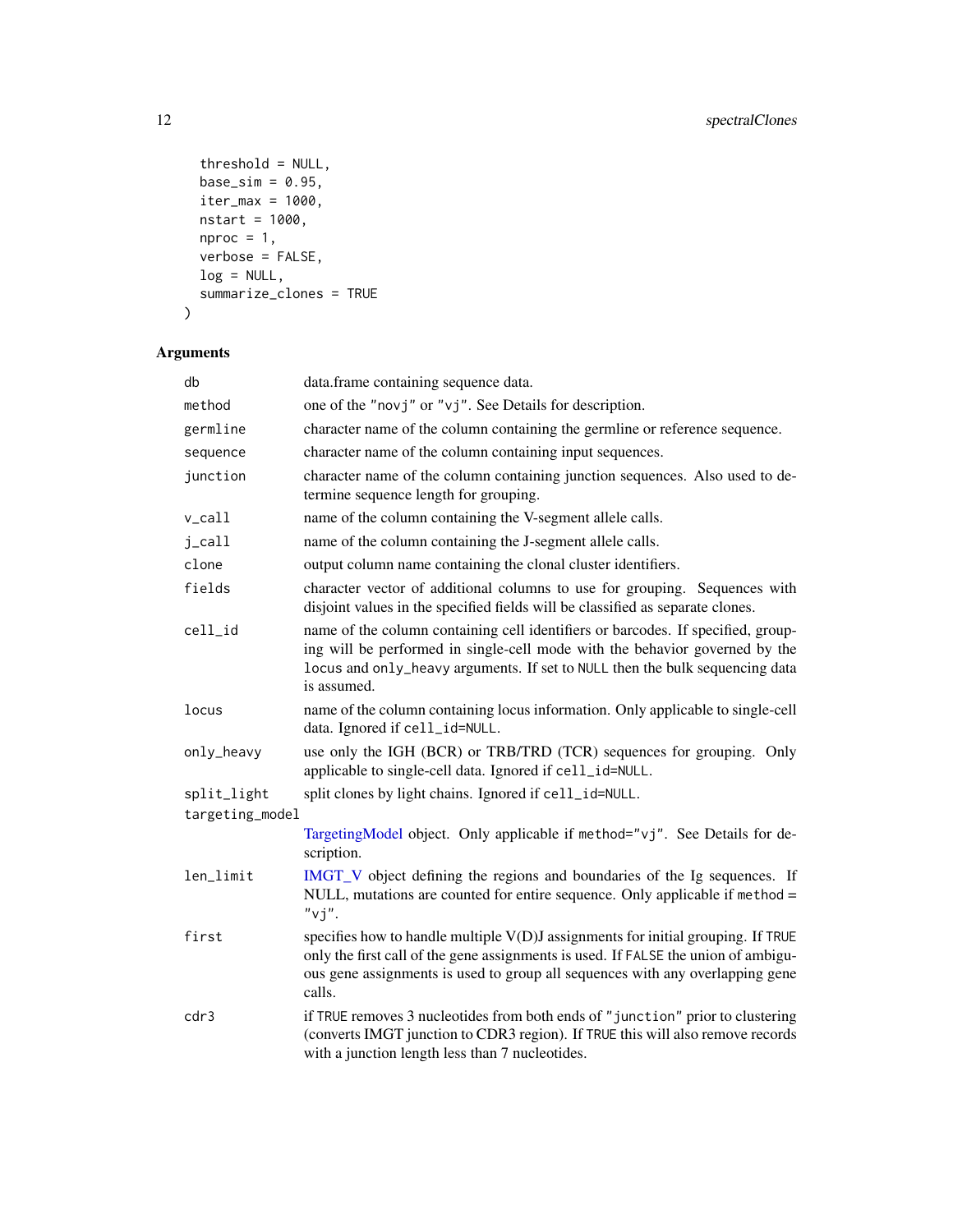<span id="page-12-0"></span>

| mod3      | if TRUE removes records with a junction length that is not divisible by 3 in<br>nucleotide space.                                                                                                     |
|-----------|-------------------------------------------------------------------------------------------------------------------------------------------------------------------------------------------------------|
| max_n     | the maximum number of degenerate characters to permit in the junction se-<br>quence before excluding the record from clonal assignment. Default is set to<br>be zero. Set it as "NULL" for no action. |
| threshold | the supervising cut-off to enforce an upper-limit distance for clonal grouping. A<br>numeric value between $(0,1)$ .                                                                                  |
| base_sim  | required similarity cut-off for sequences in equal distances from each other.                                                                                                                         |
| iter_max  | the maximum number of iterations allowed for kmean clustering step.                                                                                                                                   |
| nstart    | the number of random sets chosen for kmean clustering initialization.                                                                                                                                 |
| nproc     | number of cores to distribute the function over.                                                                                                                                                      |
| verbose   | if TRUE prints out a summary of each step cloning process. if FALSE (default)<br>process cloning silently.                                                                                            |
| log       | output path and filename to save the verbose log. The input file directory is<br>used if path is not specified. The default is NULL for no action.                                                    |

#### summarize\_clones

if TRUE performs a series of analysis to assess the clonal landscape and returns a [ScoperClones](#page-9-1) object. If FALSE then a modified input db is returned. When grouping by fields, summarize\_clones should be FALSE.

#### Details

If method="novj", then clonal relationships are inferred using an adaptive threshold that indicates the level of similarity among junction sequences in a local neighborhood.

If method=" $vj$ ", then clonal relationships are inferred not only on junction region homology, but also taking into account the mutation profiles in the V and J segments. Mutation counts are determined by comparing the input sequences (in the column specified by sequence) to the effective germline sequence (IUPAC representation of sequences in the column specified by germline).

While not mandatory, the influence of SHM hot-/cold-spot biases in the clonal inference process will be noted if a SHM targeting model is provided through the targeting\_model argument. See [TargetingModel](#page-0-0) for more technical details.

If the threshold argument is specified, then an upper limit for clonal grouping will be imposed to prevent sequences with dissimilarity above the threshold from grouping together. Any sequence with a distance greater than the threshold value from the other sequences, will be assigned to a singleton group.

#### Value

If summarize\_clones=TRUE (default) a [ScoperClones](#page-9-1) object is returned that includes the clonal assignment summary information and a modified input db in the db slot that contains clonal identifiers in the specified clone column. If summarize\_clones=FALSE modified data. frame is returned with clone identifiers in the specified clone column.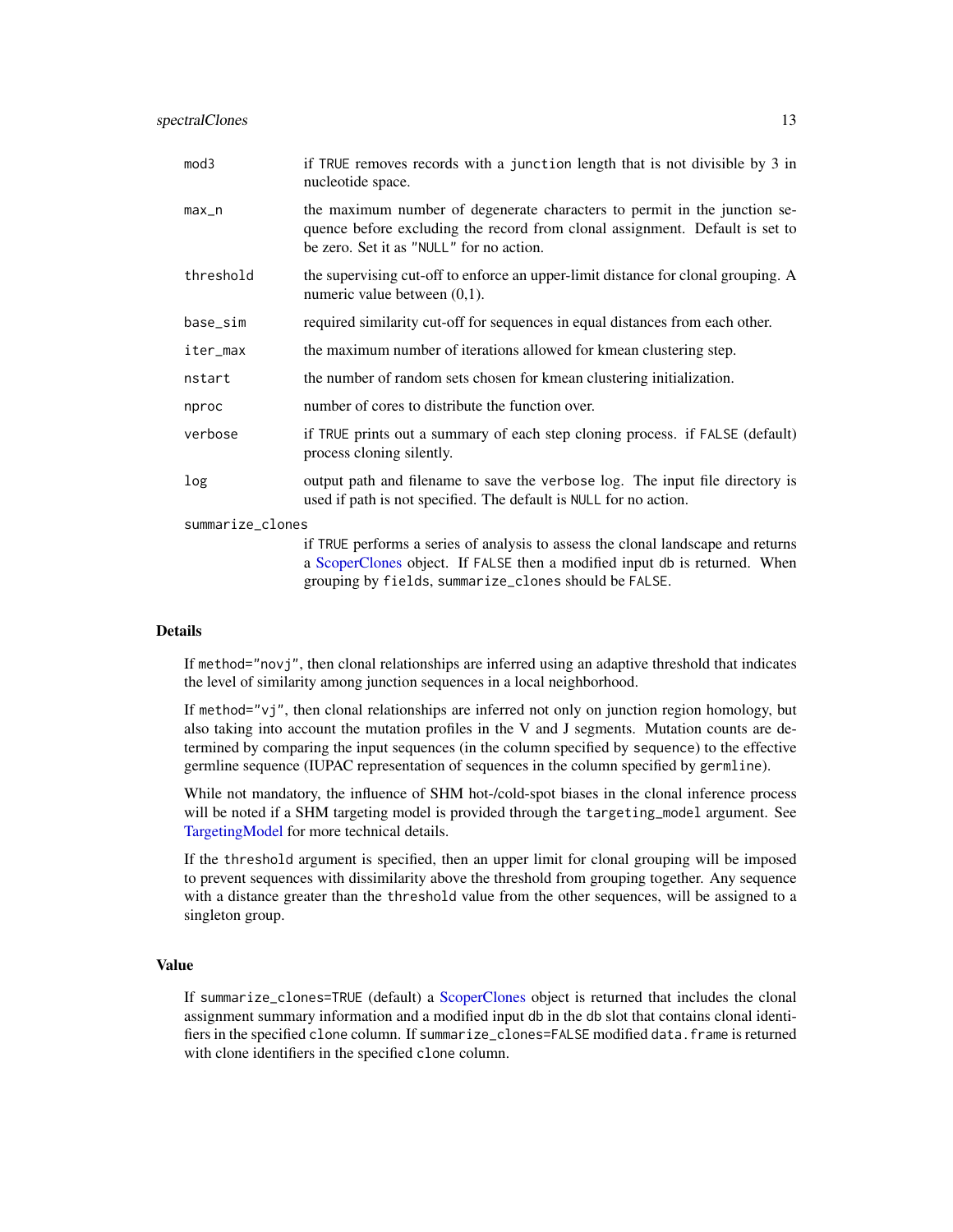#### <span id="page-13-0"></span>Single-cell data

To invoke single-cell mode the cell\_id argument must be specified and the locus column must be correct. Otherwise, clustering will be performed with bulk sequencing assumptions, using all input sequences regardless of the values in the locus column.

Values in the locus column must be one of c("IGH","IGI","IGK","IGL") for BCR or c("TRA","TRB","TRD","TRG") for TCR sequences. Otherwise, the operation will exit and return an error message.

Under single-cell mode with paired-chain sequences, there is a choice of whether grouping should be done by (a) using IGH (BCR) or TRB/TRD (TCR) sequences only or (b) using IGH plus IGK/IGL (BCR) or TRB/TRD plus TRA/TRG (TCR) sequences. This is governed by the only\_heavy argument. There is also choice as to whether inferred clones should be split by the light/short chain (IGK, IGL, TRA, TRG) following heavy/long chain clustering, which is governed by the split\_light argument.

In single-cell mode, clonal clustering will not be performed on data were cells are assigned multiple heavy/long chain sequences (IGH, TRB, TRD). If observed, the operation will exit and return an error message. Cells that lack a heavy/long chain sequence (i.e., cells with light/short chains only) will be assigned a clone\_id of NA.

#### See Also

See [plotCloneSummary](#page-7-1) for plotting summary results. See [groupGenes](#page-0-0) for more details about grouping requirements.

#### Examples

plot(results, binwidth=0.02)

```
# Subset example data
db <- subset(ExampleDb, c_call == "IGHG")
# Find clonal groups
results <- spectralClones(db, method="novj", germline="germline_alignment_d_mask")
# Retrieve modified input data with clonal clustering identifiers
df <- as.data.frame(results)
# Plot clonal summaries
```